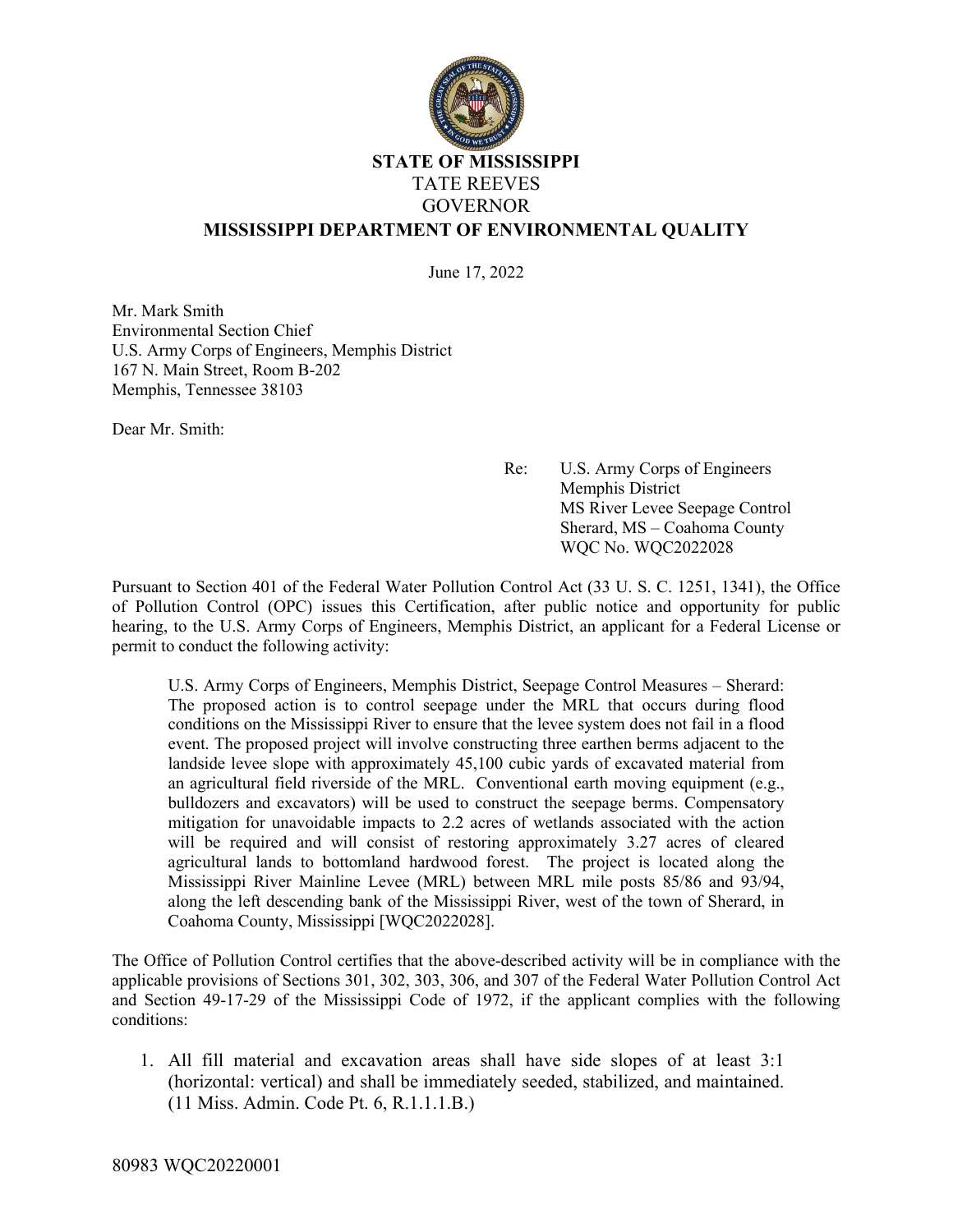- 2. Appropriate best management practices (BMPs) shall be properly installed and maintained to prevent the movement of sediment off-site and into adjacent drainage areas and/or waters. Special care shall be taken prior to and during construction to prevent the movement of sediment into adjacent wetland areas. In the event of any BMP failure, corrective actions shall be taken immediately. (11 Miss. Admin Code Pt. 6, R. 1.1.1.B.)
- 3. For projects greater than five acres of total ground disturbances including clearing, grading, excavating, or other construction activities, the applicant shall obtain the necessary coverage under the State of Mississippi's Large Construction Storm Water General NPDES Permit. For projects greater than one, to less the five acres of total ground disturbances including clearing, grading, excavating, or other construction activities, the applicant shall follow the conditions and limitations of the State of Mississippi's Small Construction Storm Water General NPDES Permit. No construction activities shall begin until the necessary approvals and/or permits have been obtained. (11 Miss. Admin. Code Pt. 6, R. 1.1.1.B.)
- 4. Compensatory mitigation for unavoidable impacts to 2.2 acres of wetlands shall be provided by restoration of approximately 3.27 acres of prior converted cropland to bottomland hardwood forest. (11 Miss. Admin. Code Pt. 6, R 1.3.4 A (2))
- 5. Prior to or concurrent with project construction, the on-site mitigation area shall be placed in a restrictive covenant. The covenant shall be properly recorded in the Miscellaneous Document Book, with the Registrar of Deeds, or with another appropriate official charged with the responsibility of maintaining records of title to and interest in real property within six months of the effective date of this certification. **A certified copy of the covenants must be furnished to the Office of Pollution Control within 30 days of the recording.** The covenant shall contain:
	- a. There should be no removal, destruction, cutting, mowing, application of biocides, or disturbance or other change in the vegetation in the conservation zone other than practices outlined in the management plans.
	- b. There shall be no agricultural, commercial, or industrial activities allowed in the conservation zone.
	- c. There shall be no construction or placement or buildings, or other structures in the mitigation area other than structures for wildlife enhancement, viewing, or scientific study.